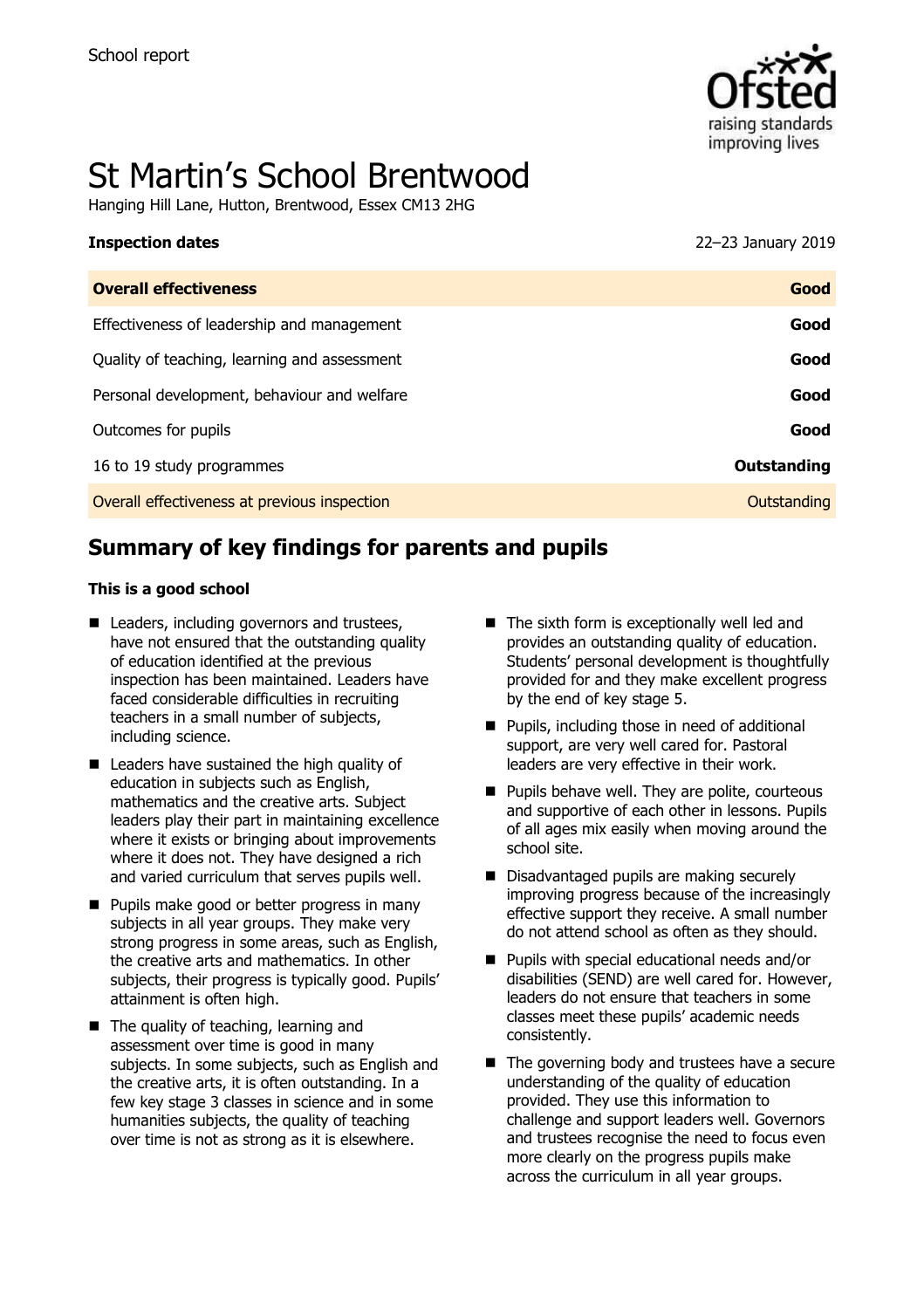

# **Full report**

### **What does the school need to do to improve further?**

- Improve the quality of teaching, learning and assessment, by ensuring that the quality of teaching over time in some key stage 3 classes in science, geography and history is as effective as it is elsewhere.
- Improve the quality of leadership and management, by:
	- ensuring that those responsible for governance focus even more on the progress pupils make in a range of subjects
	- reviewing the strategies teachers use to support pupils with SEND to ensure that they help pupils make the progress they should.
- Improve pupils' personal development, behaviour and well-being, by taking further effective action to improve the attendance of the small number of pupils who do not attend as often as they should.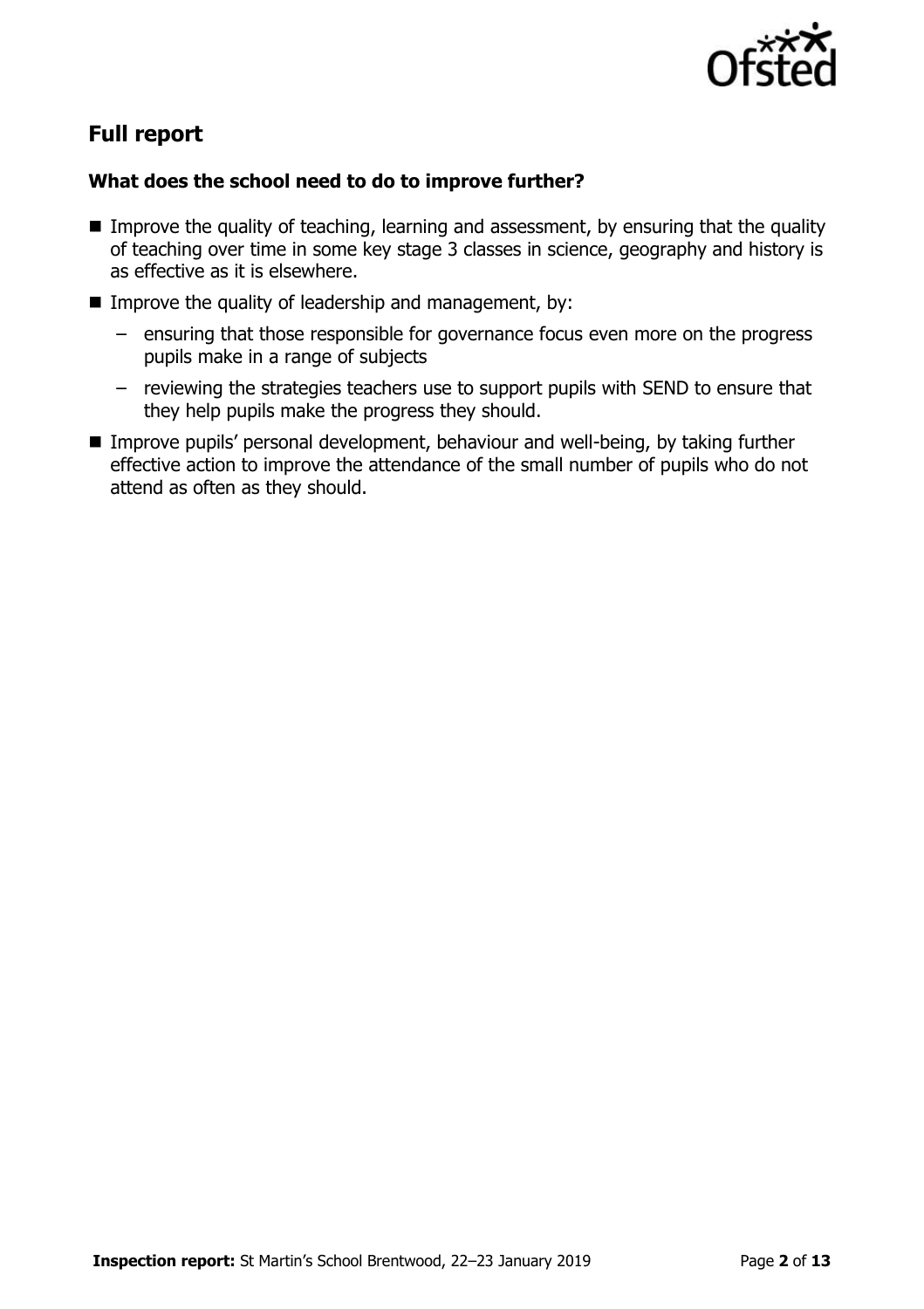

# **Inspection judgements**

#### **Effectiveness of leadership and management Good**

- Leaders and managers have not ensured that the outstanding quality of education has been maintained since the previous inspection. Significant difficulties in recruiting teachers and, on occasion, leaders, led to a decline in the quality of teaching, learning and assessment in a small number of subjects. Nevertheless, leaders' effective actions are helping provision to improve in these subjects and strong practice has been maintained in several others.
- Despite the recruitment challenges they face, leaders have maintained their unwavering belief that education at St Martin's School should include: positive relationships; high standards of behaviour and care; and a curriculum that puts pupils' best interests first. In very many areas, leaders ensure that this is the case.
- Leaders have a precise understanding of the strengths and weaknesses in the quality of education and the progress pupils make. Leaders use this information effectively to provide staff with support, training and challenge to bring about improvements. The impact of leaders' work is evident in the recent improvements in teaching, learning and assessment in science and humanities subjects.
- Leaders have invested significant time and resources in developing a good-quality and wide-ranging training programme for staff. Most teachers agree that this training and opportunities to share good practice every fortnight have improved their teaching. Additionally, through the school's talent management programme, leaders successfully help teachers to develop their leadership skills and knowledge.
- Subject leaders play their part in maintaining or improving the quality of education, including where it is already first rate. For example, leaders in English and mathematics carefully allocate teaching resources to ensure that pupils of all abilities are successful in their learning. Within science, leaders rightly amended the order in which topics are taught, so pupils better gain the knowledge and skills they need. This has led to pupils making good progress across key stage 4.
- Pastoral leaders are very effective. They share the headteacher's commitment that pupils' education should be enriching and supportive. Year leaders are well trained and have a precise understanding of pupils' attributes and social, emotional and academic needs. These leaders keep a watchful eye over each year group, providing individuals with support, encouragement or reward as appropriate. Pupils voiced their appreciation of pastoral leaders' work.
- Leaders have designed a curriculum that is underpinned by the school's values, which include a focus on strong academic achievement. Inspection evidence shows that the curriculum provides pupils of all abilities with equality of access to learning across a broad range of subjects. Subject leaders ensure that the key stage 3 curriculum provides pupils with the skills and knowledge they need to achieve well at key stage 4. In many subject areas, this is skilfully achieved. However, in a few key stage 3 classes in history, geography and science, the curriculum has not been implemented as well as it could have been.
- **Pupils warmly praise the breadth of sporting, artistic and academic clubs on offer**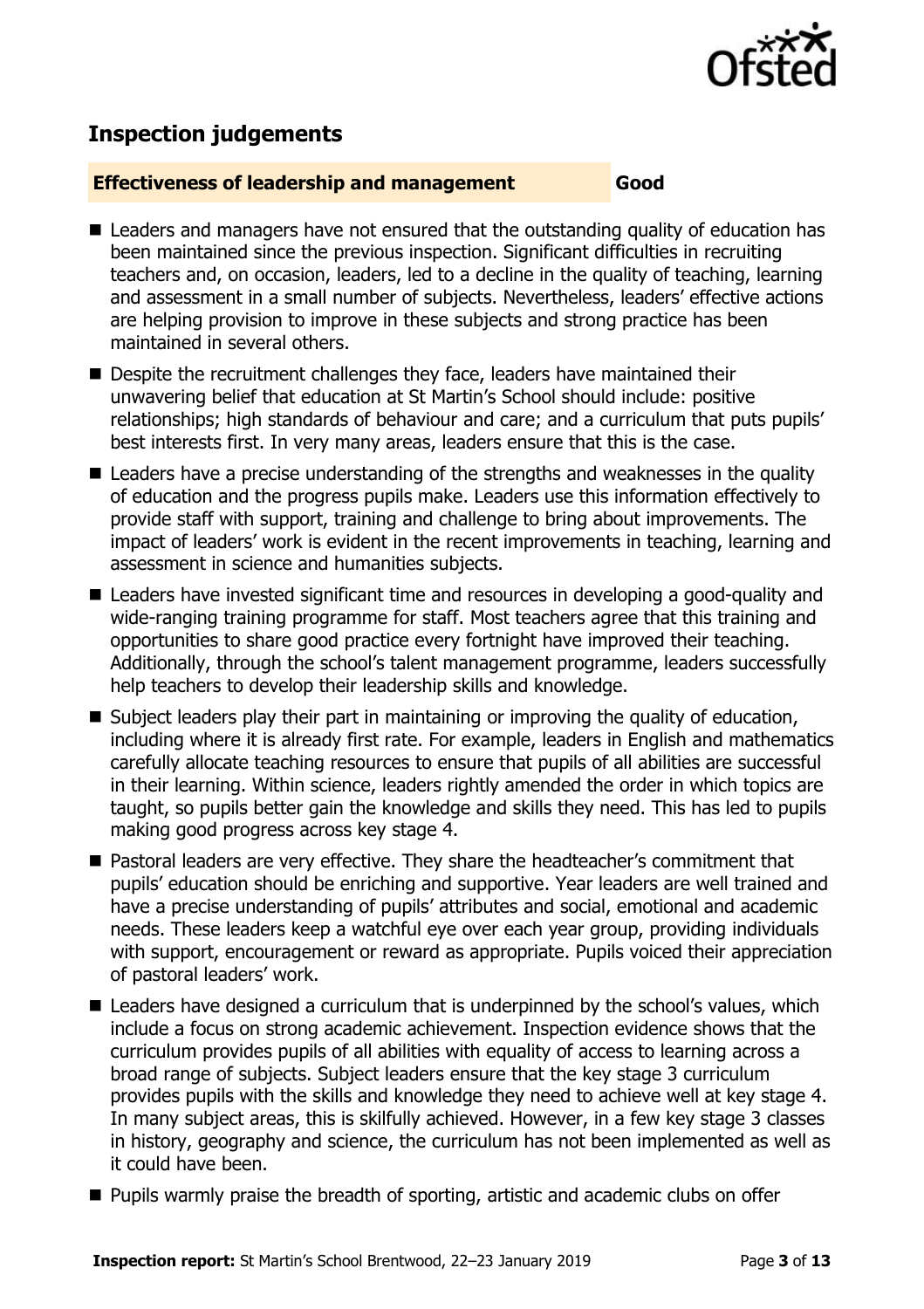

during and at the end of the school day. Pupils develop a strong sense of responsibility and understanding of decision-making processes through fund-raising activities and their work as prefects. Pupils also gain a mature appreciation of life in modern Britain within the taught curriculum, such as through discussions of democratic institutions, right and wrong, and globalisation.

- Leaders are making progressively more effective use of the funding to support disadvantaged pupils. Leaders are more effective in making sure that teachers understand pupils' barriers to learning, and support them to make good or securely improving progress.
- Leaders make sure that the Year 7 catch-up funding is allocated efficiently. Leaders check its impact carefully and make appropriate adjustments to the support pupils receive. Pupils in receipt of the additional help leaders put in place make significant gains in their literacy and numeracy knowledge and skills.
- Leaders take care to check the progress, attendance and well-being of the very small number of pupils on roll who are educated in alternative provision. They maintain thorough records of these frequent and regular checks.
- The provision for pupils with SEND is knowledgeably led. Pupils are well cared for and their needs are quickly identified. Leaders then provide pupils with appropriate support. However, there remains unevenness in how effectively teachers provide for these pupils in lessons in different subjects. Pupils with SEND are making better progress, but it remains too irregular.
- A small number of parents who responded to Ofsted's online questionnaire, Parent View, would not recommend the school to other parents and carers. However, evidence from the school's own surveys of considerably larger numbers of parents shows that the overwhelming majority are happy with the quality of education provided at St Martin's School.

### **Governance of the school**

- Governance is effective. Those responsible for governance clearly understand their respective roles and carry them out diligently.
- The trust board maintains an accurate strategic overview of the quality of education and, where necessary, poses pertinent questions to leaders and governors. For example, the trust has challenged leaders to further reflect on the design and content of the curriculum to ensure that it continues to meet pupils' changing needs.
- The governing body has undergone a period of significant, planned change to its structure and personnel. Governors have continued to challenge and support leaders, including over the effectiveness with which leaders use additional government funding. Governors acknowledge that they need to pay even greater attention to the progress pupils make in all subjects.
- Governors carefully scrutinise information that leaders give them and use this information to check the level of support that leaders provide for pupils and staff. Individual governors visit the school to assure themselves of the accuracy of what they are told. For example, governors carry out spot-checks to confirm that the school is meeting its obligations to keep pupils safe.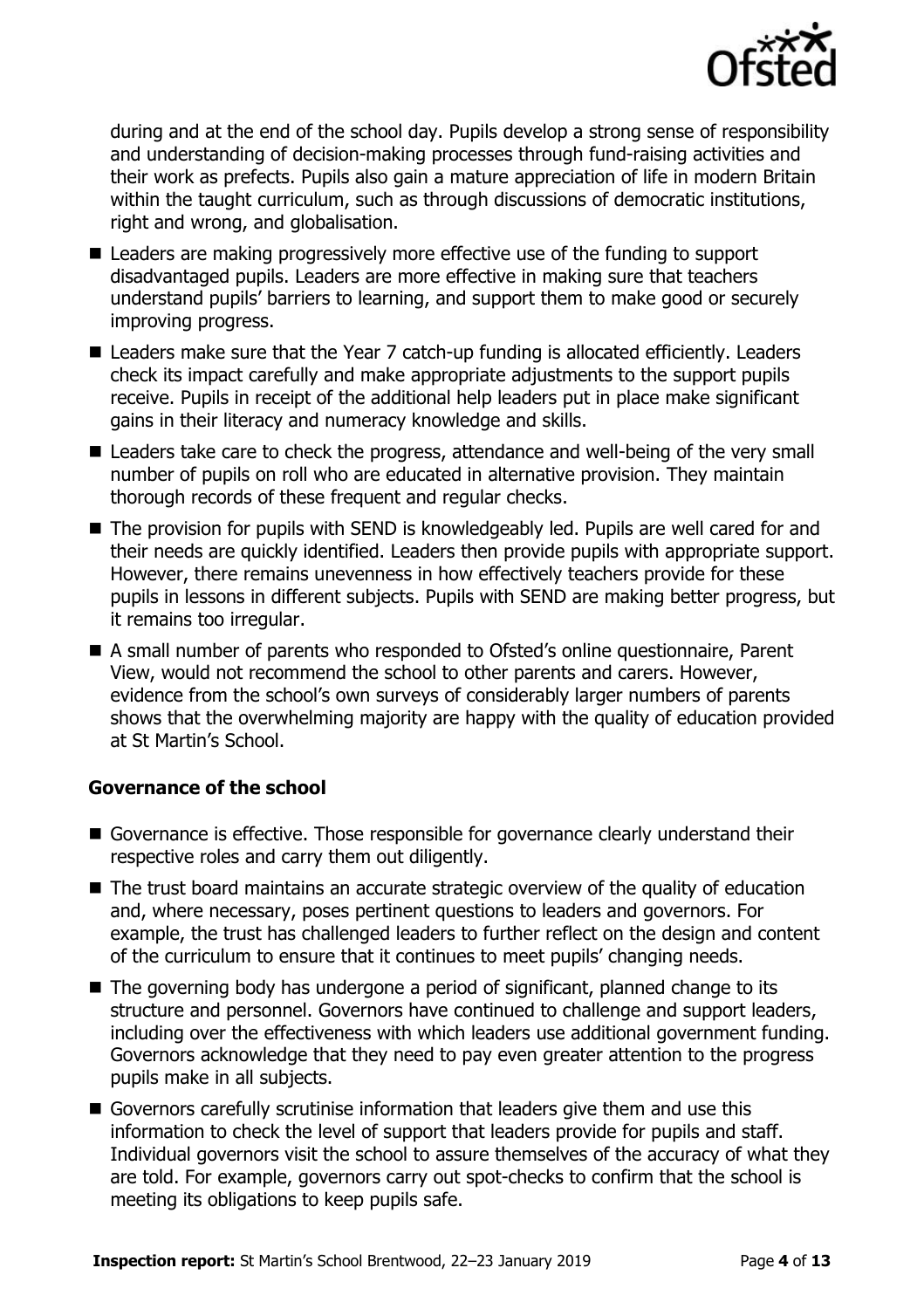

### **Safeguarding**

- The arrangements for safeguarding are effective.
- Leaders, including governors, promote a culture in which adults are alert to their responsibility to keep pupils safe. Staff receive suitable training and are aware of the risks pupils face. Staff know the signs that indicate a pupil may be at risk of harm and understand the importance of reporting concerns quickly and accurately.
- Staff, school records and discussions with local authority officers confirm that leaders take appropriate action when concerns are reported to them. Leaders work extensively with external agencies to ensure that pupils get the best possible help when they need it.
- **Pupils of all ages said that they feel safe at school, including when moving around the** large school site. They explained that this is due, in part, to the presence of staff supervising at break- and lunchtimes.
- Leaders ensure that pupils develop a thorough understanding of how to stay safe in a variety of settings, including when using the internet. Inspection evidence supports the opinion of one pupil that, 'We are well prepared to judge risks'.
- **Pupils also said that staff make sure that they understand about bullying and the forms** it can take. A small number of parents expressed concern that incidents of bullying are not dealt with effectively. Pupils said that, while there are a few incidents, staff deal with these appropriately. Inspection evidence confirms that leaders take appropriate action in dealing with any incidents of bullying than may occur.
- Governors are diligent in ensuring that leaders carry out necessary checks on staff working at the school. The record of these checks is maintained accurately.

### **Quality of teaching, learning and assessment Good**

- Making good use of leaders' accurate assessment information, teachers know pupils' capabilities and have high expectations of what they can achieve. Teachers plan learning that enables pupils, including those who are most able, to make good progress in many subjects, and outstanding progress in some.
- Teachers typically establish harmonious and productive relationships in which pupils develop increasing self-assurance in their learning. Within this positive learning environment, pupils acquire knowledge and skills securely. Staff often encourage them to take risks in their learning.
- Because of good-quality training and their desire to improve their practice, teachers are knowledgeable about their subjects and how to teach them. They also have a thorough understanding of the phases that they teach. Teachers use this knowledge to plan learning sequences that interest and challenge pupils of all abilities. In the best practice over time, such as in the English, mathematics, modern foreign languages and creative arts faculties, this results in many pupils making strong progress.
- Many teachers make skilled use of questioning to encourage pupils to think more deeply and broadly about their work. Where this is the case, pupils draw on knowledge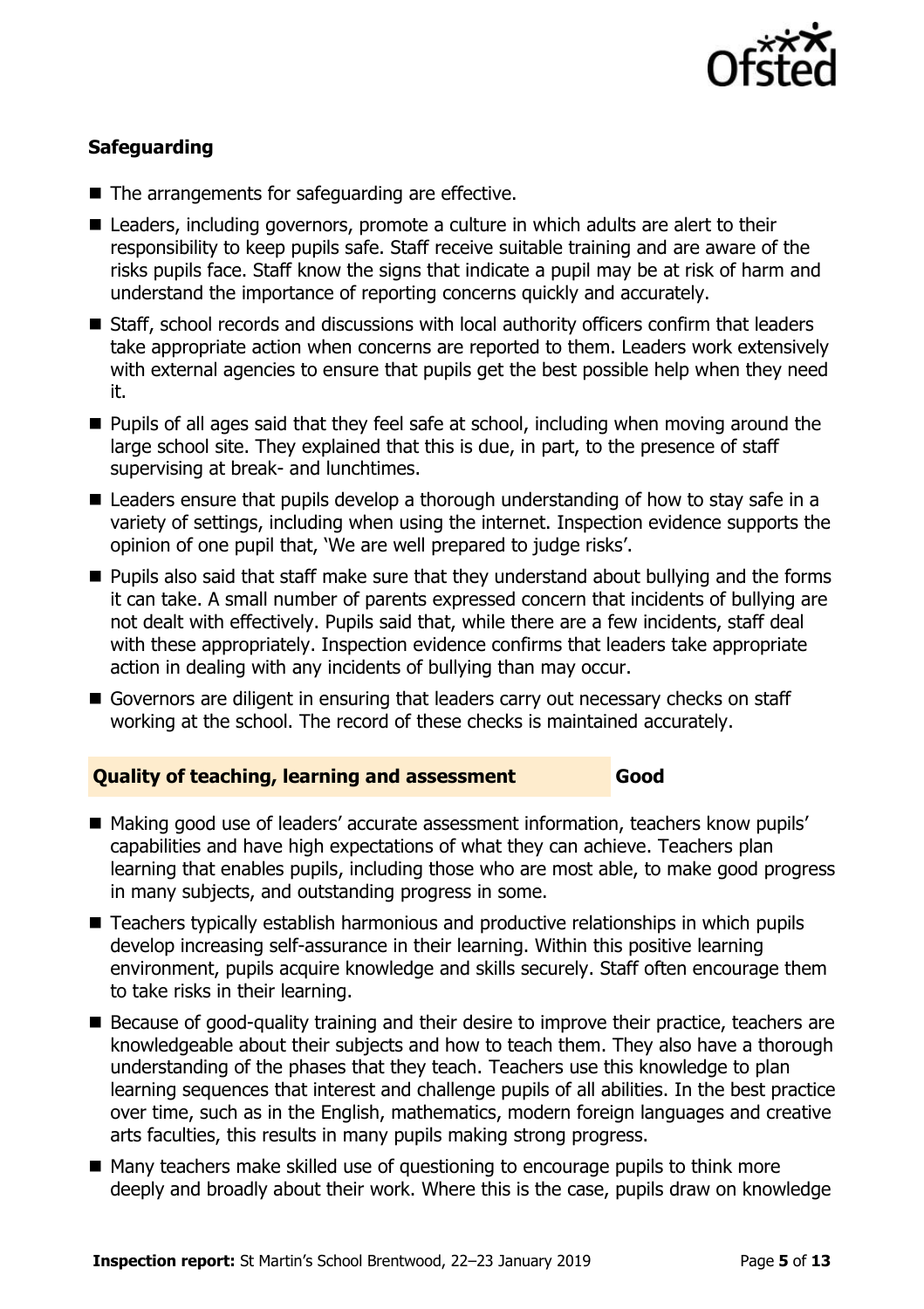

learned easily and confidently. For example, pupils in a key stage 3 geography lesson showed great maturity in drawing on their knowledge of demography and globalisation as they discussed issues relating to fair trade.

- In many subjects, teachers consistently use the school's feedback policy and practice. Pupils, including the most able, take heed of their teachers' clear guidance and are often diligent in making improvements to their work.
- Leaders place great importance on the development of pupils' confidence and skills in reading. Many pupils enjoy taking part in, and benefit from, the dedicated reading sessions during the school week. Many speak knowledgeably about the context and characters in the books they choose to read.
- The quality of teaching, learning and assessment over time in key stage 3 science and some humanities subjects does not always reach the same good or better standard seen elsewhere. Pupils' work shows that learning activities are sometimes less effectively implemented, and school policies less consistently applied. Consequently, pupils' progress and enthusiasm for learning are sometimes diminished in these subjects.

#### **Personal development, behaviour and welfare Good**

#### **Personal development and welfare**

- The school's work to promote pupils' personal development and welfare is outstanding.
- Leaders have made sure that pupils, including those in most need of support, are cared for very well. Leaders are diligent in identifying and helping pupils in need of support. Pupils confirmed that they are well cared for and have faith that staff will listen to them should they have any concerns.
- Leaders ensure that pupils' spiritual, moral, social and cultural development is comprehensively provided for through the taught curriculum and other activities. Many pupils develop an interest in, and appreciation for the arts. Pupils also demonstrate confidence when discussing ethical issues from differing religious standpoints. The impact of these activities is seen in the reflective, self-assured behaviour of very many pupils.
- **Pupils explained how the school's civics programme equips them with the knowledge** that helps them assess risks posed by alcohol and drugs or when using the internet. Where appropriate, subject leaders, such as those in art, amend the curriculum so pupils gain a greater understanding of important aspects of well-being, such as mental health.
- **Pupils have access to a detailed and timely programme of careers education,** information, advice and guidance. Pupils confidently outlined how this programme had helped them to make informed decisions about their future studies and career path. Very many pupils display the highest aspirations for themselves and for their future.

#### **Behaviour**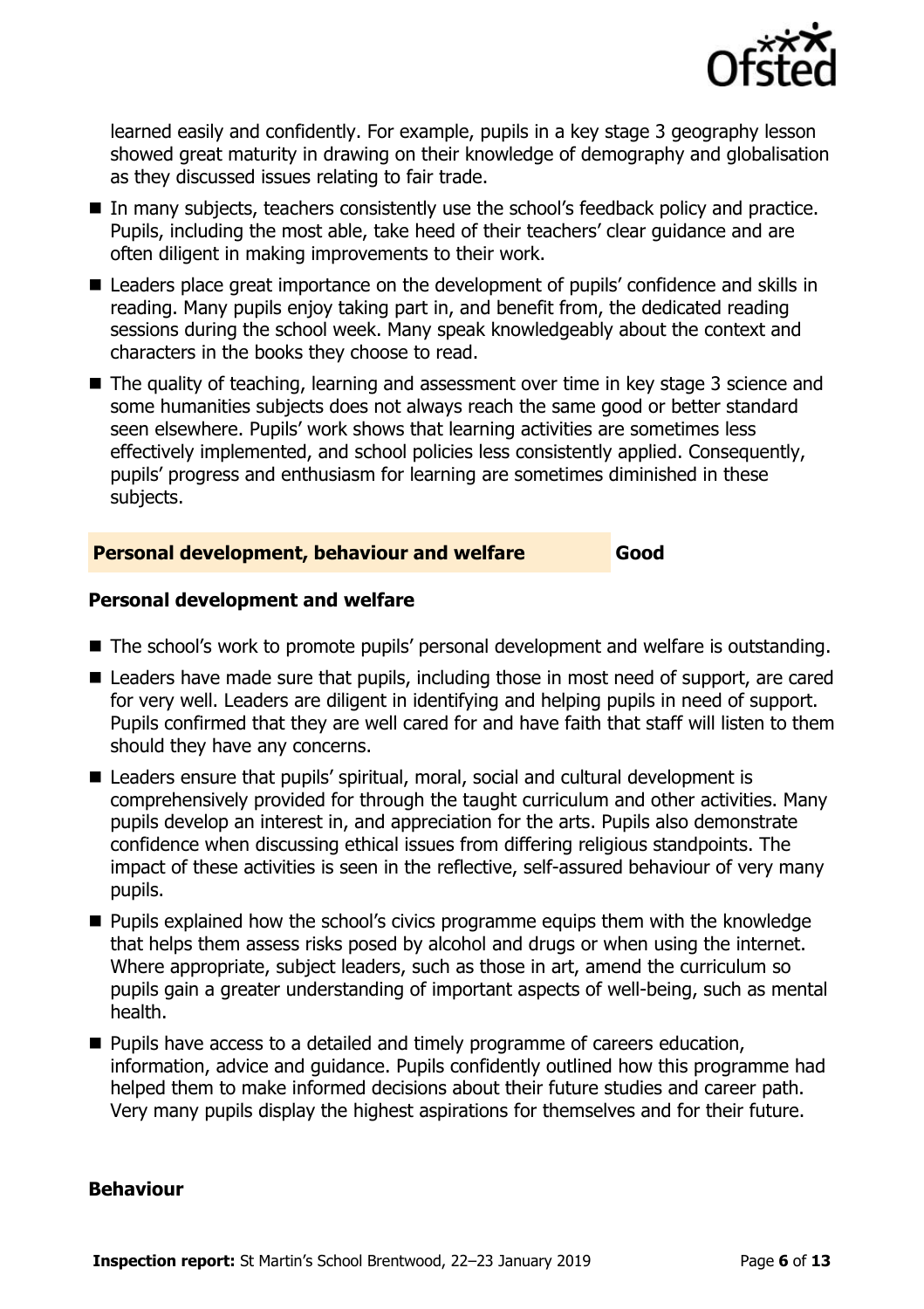

- The behaviour of pupils is good. Leaders have made plain their high expectations of pupils' behaviour and very many pupils respond admirably to these expectations. One pupil explained that, 'It is morally right to behave well.' Her friends agreed.
- Leaders have gone to considerable lengths to ensure that, where staff are required to correct pupils' behaviour, they do so appropriately and with dignity. Pupils informed inspectors that this is what happens and that teachers are, 'strict, but the right sort of strict'.
- In many lessons, in all years, pupils are enthusiastic, considerate learners who want to achieve their best and are supportive of each other in their learning. Consequently, pupils willingly ask and answer questions knowing that their classmates are respectful of their comments, be they right or wrong.
- **Pupils conduct themselves extremely well around the large school site. They mingle** together happily and maturely, even at the 'pinch points' around the school, for example when queuing at breaktime for the food that pupils described as 'awesome'.
- In a small number of lessons, mainly when the learning is less skilfully pitched towards pupils' capabilities, some pupils lose focus and become uninterested in their work. Inspectors saw this mainly in a few key stage 3 classes in mathematics, science and some humanities subjects.
- **Pupils' attendance is broadly in line with the national average. The proportion of pupils** who are persistently absent is also similar to that found nationally. A small number of pupils, including some in Year 11 and some disadvantaged pupils, do not attend as often as they should.
- A few pupils, including some who join the school at times other than the start of Year 7, take longer to adapt to leaders' high expectations of their behaviour. As a result, incidents that lead to fixed-term exclusions are higher than is nationally the case.

### **Outcomes for pupils Good Good**

- **Pupils join the school with prior attainment that is typically in line with, or above, that** of other pupils nationally. Many pupils currently attending school make at least good progress from these starting points overall in many subjects, and in all year groups. Pupils' attainment is generally high.
- In 2017 and 2018, by the end of key stage 4, pupils made significantly better progress than other pupils nationally in English and mathematics. In 2018, pupils' progress in modern foreign languages was outstanding. Many pupils currently in school make at least good or better progress in these subjects.
- **Pupils make good progress in many other subjects in key stage 4. Pupils' impressive** progress in art, music and drama reflects the high-quality teaching, learning and assessment in these subjects.
- $\blacksquare$  In 2017, pupils' progress in humanities was broadly in line with that of other pupils nationally by the end of key stage 4. While improved, progress in these subjects remained broadly in line with the national average in 2018. Inspection confirms leaders' accurate assessment that this trend of improvement is continuing for pupils in key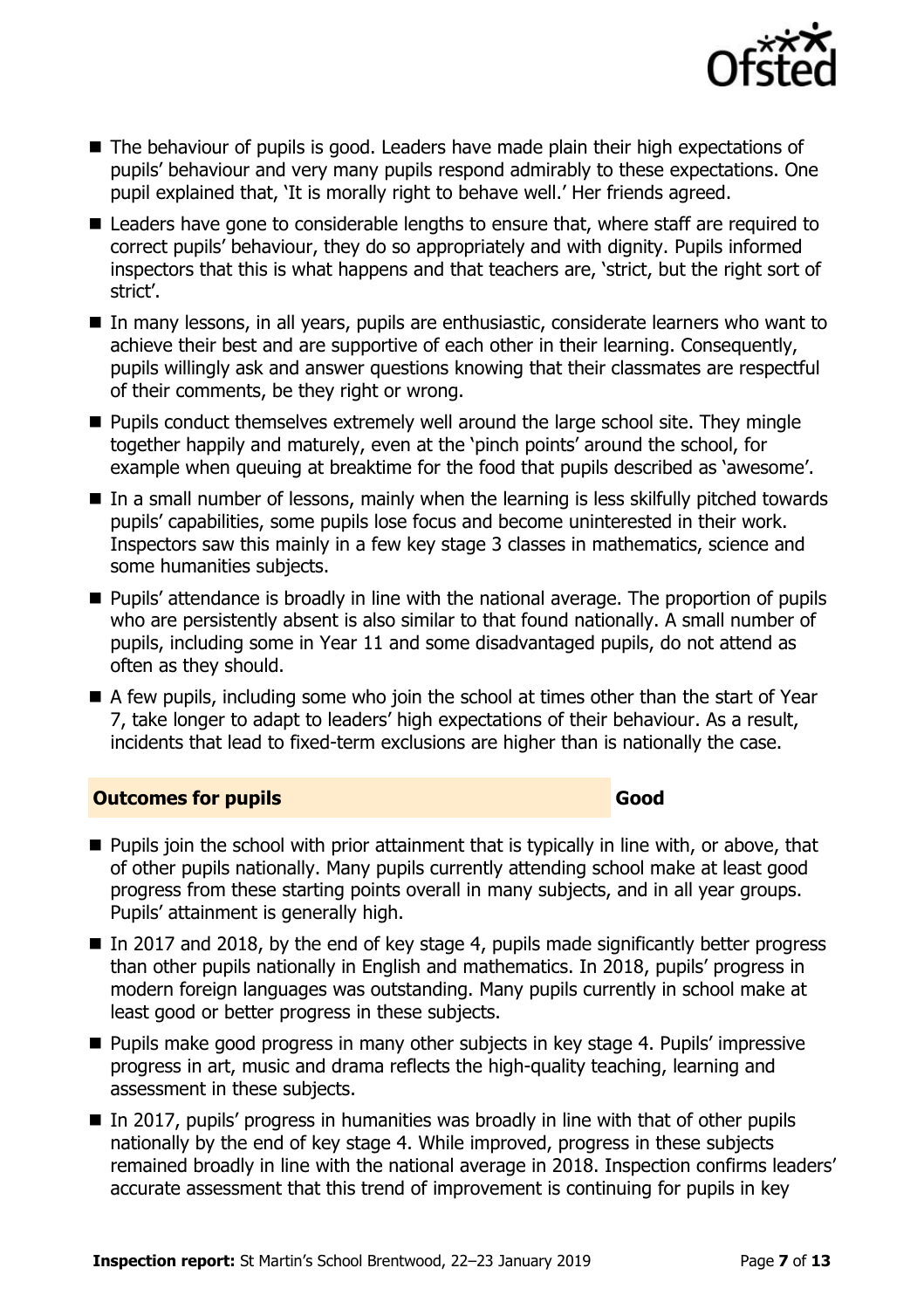

stage 4.

- In 2017, pupils' progress in science, by the end of key stage 4, was below that of other pupils nationally. In 2018, pupils' progress in science improved and it continues to do so and is good. This is because leaders' actions to improve the quality of education in science are bearing fruit.
- While in many subjects pupils make good and sometimes better progress across key stage 3, in a small number of classes in science and humanities, this is not the case. This reflects the less effective teaching practice over time, as well as the school's difficulty in recruiting suitably qualified teachers in these subjects.
- The progress that disadvantaged pupils made by the end of key stage 4 compared favourably with that of other pupils nationally in many subjects in 2017. This was not the case in English and mathematics in 2018. Because of leaders' actions, disadvantaged pupils' progress is improving securely in many subjects.
- $\blacksquare$  In 2018, the most able pupils made significantly better progress than other pupils nationally in English, mathematics and modern foreign languages. They continue to do well in these, and several other subjects. In science and humanities subjects, the most able pupils make progress that is broadly in line with that of other pupils.
- **Pupils with SEND did not make the progress they should have by the end of key stage** 4 in 2018. The progress of pupils with SEND currently in school is better, but not as consistently strong as it should be.
- **Pupils are well prepared for the next stage of their education. This is due, in part, to** the good-quality information, advice and guidance they receive. This leaves pupils well placed to make informed decisions about their next steps. Higher proportions of pupils remain in education or training than is the case nationally.

### **16 to 19 study programmes COVID-16 to 19 study programmes**

- The sixth form is exceptionally well led. Leaders have the highest aspirations for their students and have brought about significant improvements to the quality of education in this large sixth form.
- Unhappy with the progress students were making, leaders carried out a thorough review of the curriculum in 2016 and made appropriate amendments to the 16 to 19 study programmes. The impact of leaders' decisions is evident in the excellent progress students made by the end of key stage 5 in 2017 and, based on provisional outcomes, in 2018.
- Teachers have detailed knowledge of their subjects, how the subjects are assessed and how to teach them. They use this information to provide learning that brings the best out of students, including those with high prior attainment.
- Students share their teachers' high aspirations for their achievement. Students are reaping the rewards of the careful way that leaders and teachers check their work and progress. Students' carefully organised folders and books demonstrate that they make strong progress in many subjects.
- Leaders have put in place a high-quality programme of support for students who had not achieved the minimum expected GCSE qualifications in English and mathematics.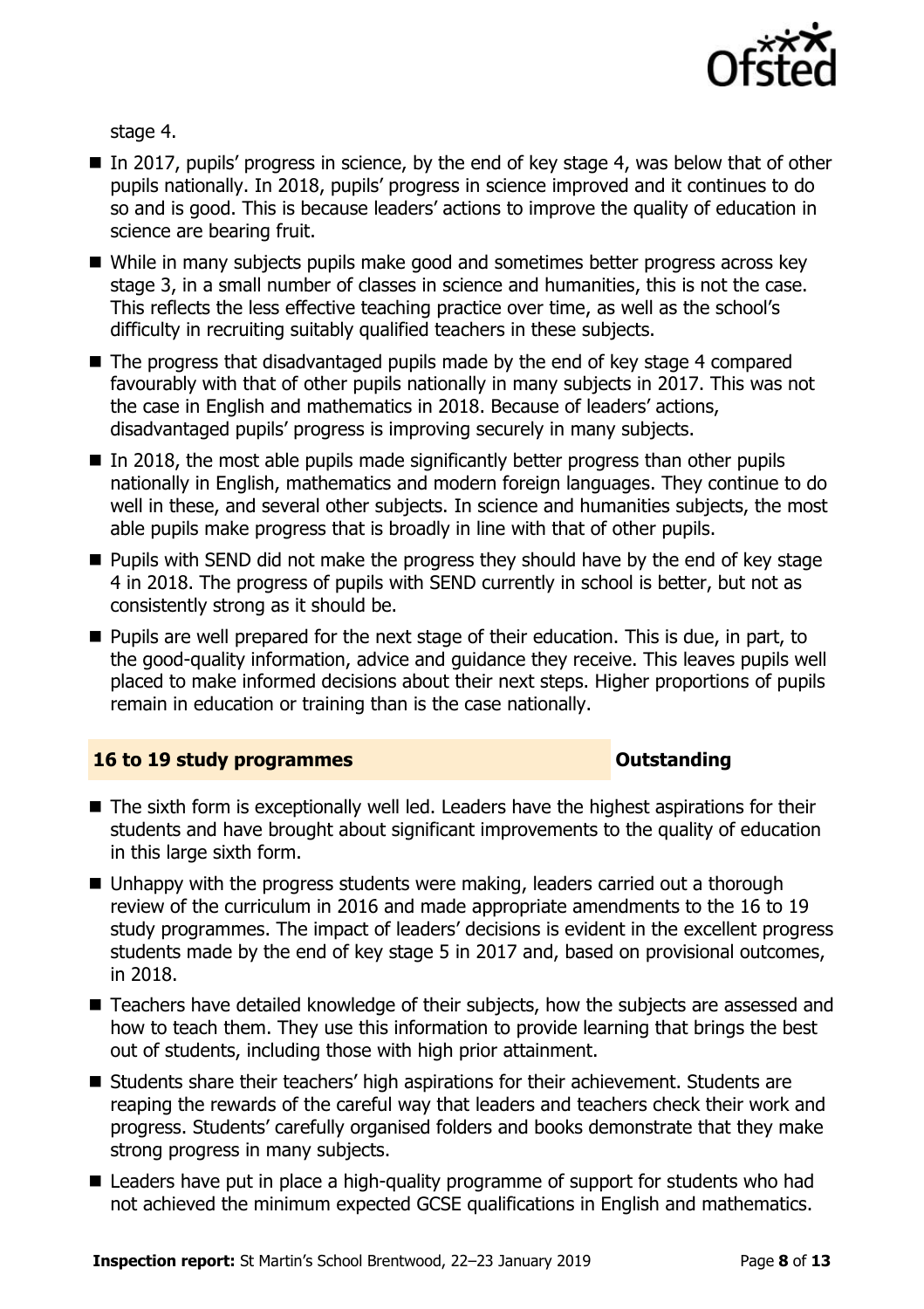

Consequently, students make excellent progress towards achieving these qualifications.

- Students demonstrate a mature and conscientious attitude to their learning. They seek help when they feel they need it and respond positively to advice given. Students explained how much they value the fact that, 'Our teachers make time for us whenever we need them to.'
- Leaders make sure that students are provided with the support they need to make knowledgeable decisions about the next stage of their education, training or employment. One student commented that sixth-form staff, 'cannot be faulted' in the lengths they go to in providing help with university applications, interviews or assessments.
- Students attend regularly, and their conduct is exemplary. Their relationships with staff are built on mutual respect and contribute to the harmonious ethos in lessons. Students explained that they are looked after carefully and feel safe on site. They are confident that, should they need pastoral support, staff will provide it willingly.
- Students value having their own study centre on the school site. However, they also take seriously their many roles in supporting younger pupils at the school. Students told inspectors how these roles are carefully matched to their interests and their programmes of study. Leaders also ensure that students have appropriate access to appropriate work-related learning opportunities. However, some students explained that they would appreciate more direction in setting up their work experience placements.
- $\blacksquare$  The sixth form meets the minimum requirements for the 16 to 19 study programmes.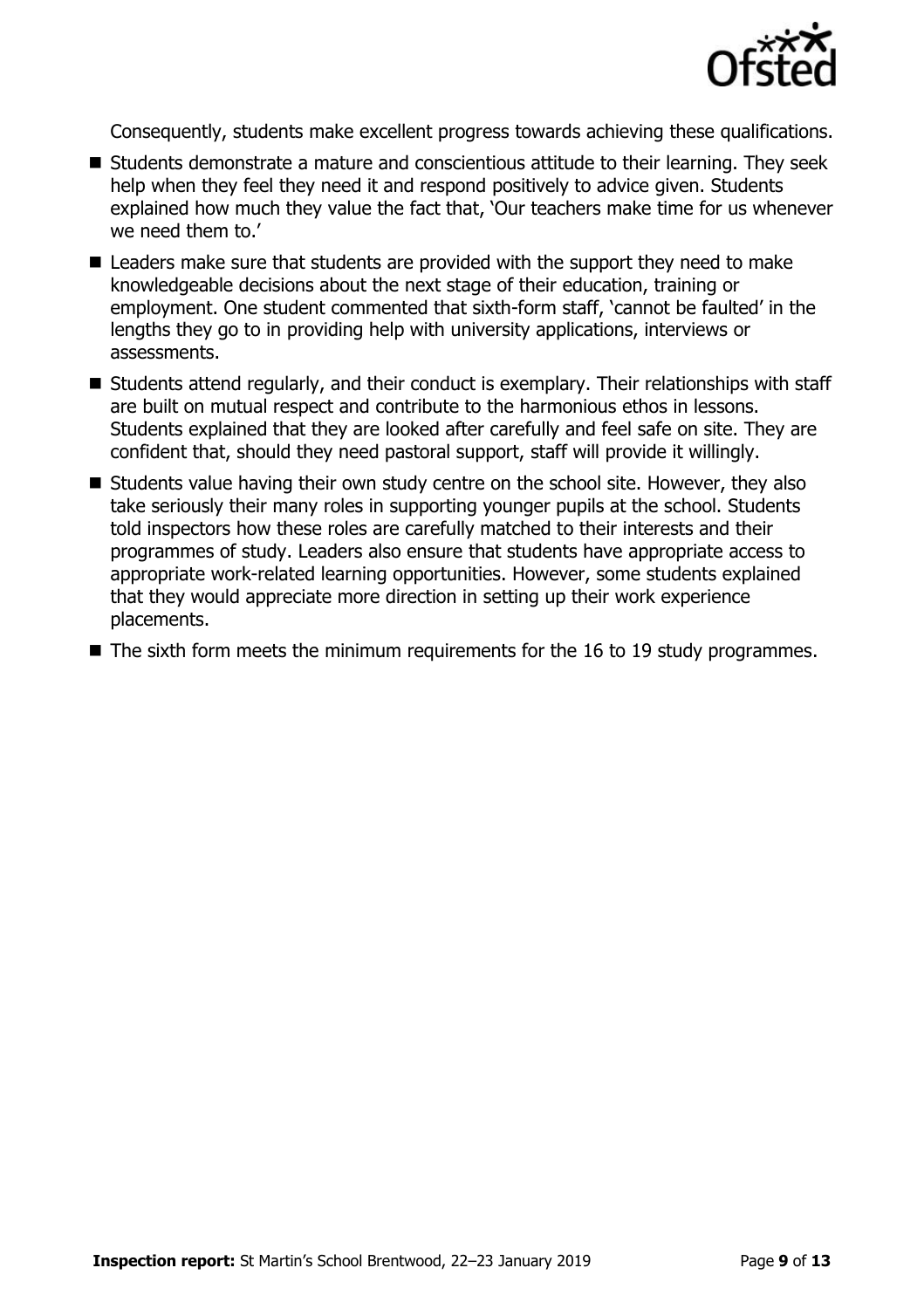

# **School details**

| Unique reference number | 136875   |
|-------------------------|----------|
| Local authority         | Essex    |
| Inspection number       | 10085482 |

This inspection was carried out under section 8 of the Education Act 2005. The inspection was also deemed a section 5 inspection under the same Act.

| Secondary                         |
|-----------------------------------|
| Academy converter                 |
| 11 to 18                          |
| Mixed                             |
| Mixed                             |
| 1,746                             |
| 341                               |
| Board of trustees                 |
| Mr Anthony McGarel                |
| Mr Mike O'Sullivan                |
| 01277 238300                      |
| www.st-martins.essex.sch.uk       |
| enquiries@st-martins.essex.sch.uk |
| 16-17 May 2013                    |
|                                   |

### **Information about this school**

- St Martin's School is part of the Brentwood Academies Trust.
- The school has a local governing body, made up of 12 governors, with delegated powers of responsibility. The board of trustees oversees the direction of the school and the work of the local governing body.
- $\blacksquare$  The school is considerably larger than the typical secondary school.
- **Most pupils are of White British backgrounds.**
- The proportion of pupils with SEND is below the national average. The percentage of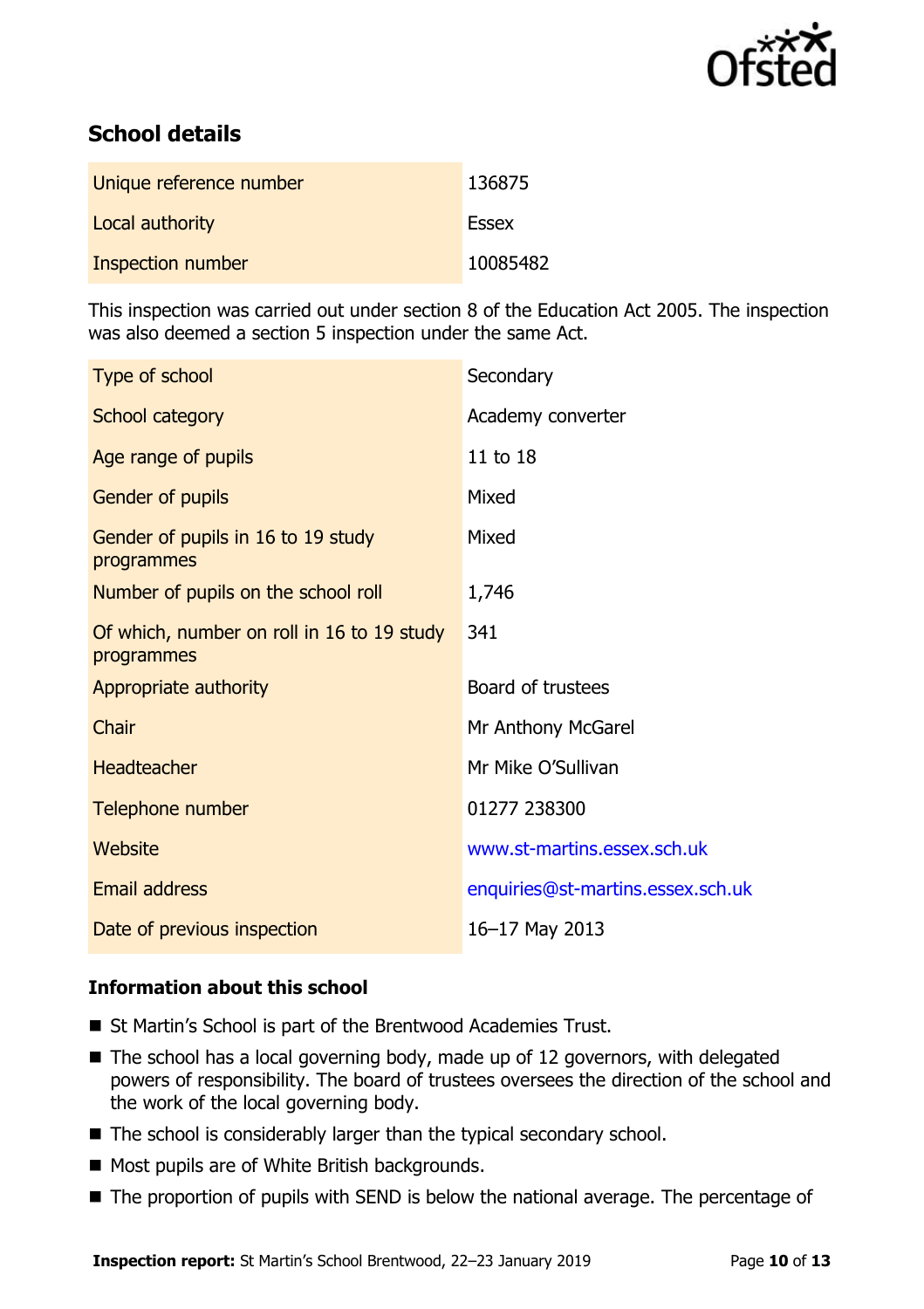

pupils who have education, health and care plans is in line with that found nationally.

- The proportion of disadvantaged pupils attending the school is below the national average.
- A very small number of pupils are educated in alternative provision through Tute Virtual School and the Children's Support Service Short Stay School.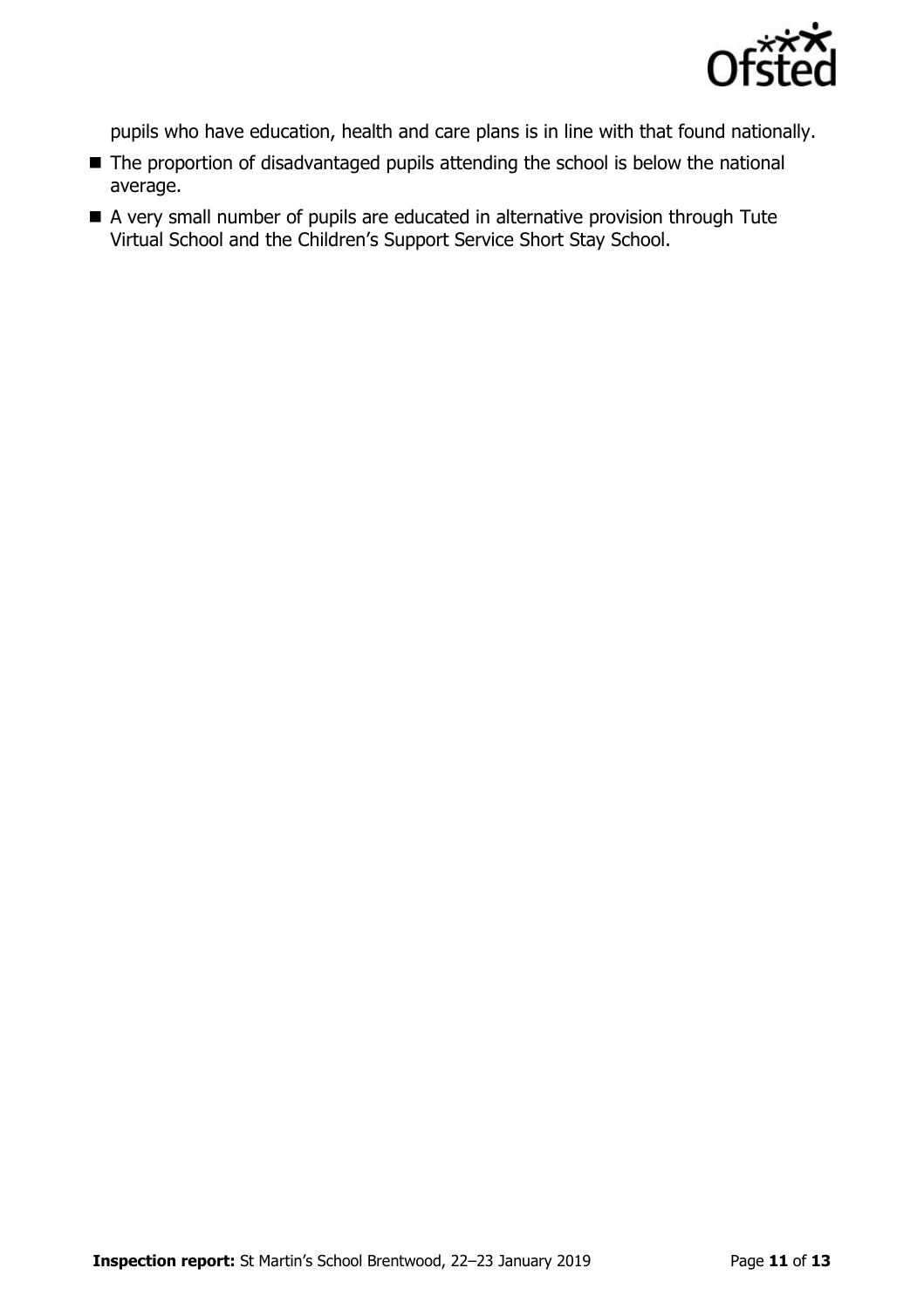

# **Information about this inspection**

- This inspection was initially scheduled as a one-day inspection conducted by the lead inspector and two Ofsted Inspectors. This converted to a full inspection completed by the lead inspector and six Ofsted Inspectors on the following day.
- The inspectors visited 82 lessons and observed teaching and learning across all year groups. Inspectors also visited tutor time and an assembly.
- The inspection team held meetings with: the executive headteacher; other senior leaders; subject leaders; pastoral leaders; the special educational needs coordinator; teachers; the chair of the governing body; and the chair of the board of trustees. The lead inspector held separate telephone discussions with two representatives of the local authority and with two governors, including the governor with responsibility for safeguarding.
- The inspectors looked at pupils' and students' work, information on pupils' and students' attainment and progress, curriculum planning, and records of leaders' checks on the quality of education. The inspectors also looked at the minutes of governing body meetings, safeguarding documents (including mandatory checks made on the recruitment of staff), and the school's website.
- Inspectors held meetings with seven groups of pupils and students, including school council members. Inspectors held informal discussions with many more pupils and students in lessons and around the school site.
- The inspectors took account of 23 responses to Ofsted's online parent questionnaire, Parent View. The inspection team also considered the response of considerably more parents to the school's own surveys of parents' opinions.
- Inspectors considered the response of staff to the school's own surveys over the previous three years.

#### **Inspection team**

| John Lucas, lead inspector | Her Majesty's Inspector |
|----------------------------|-------------------------|
| James Dyke                 | Ofsted Inspector        |
| <b>Liz Smith</b>           | Ofsted Inspector        |
| <b>Gerard Batty</b>        | Ofsted Inspector        |
| <b>Paul Lawrence</b>       | Ofsted Inspector        |
| Georgina Atkinson          | Ofsted Inspector        |
| Diana Osagie               | Ofsted Inspector        |